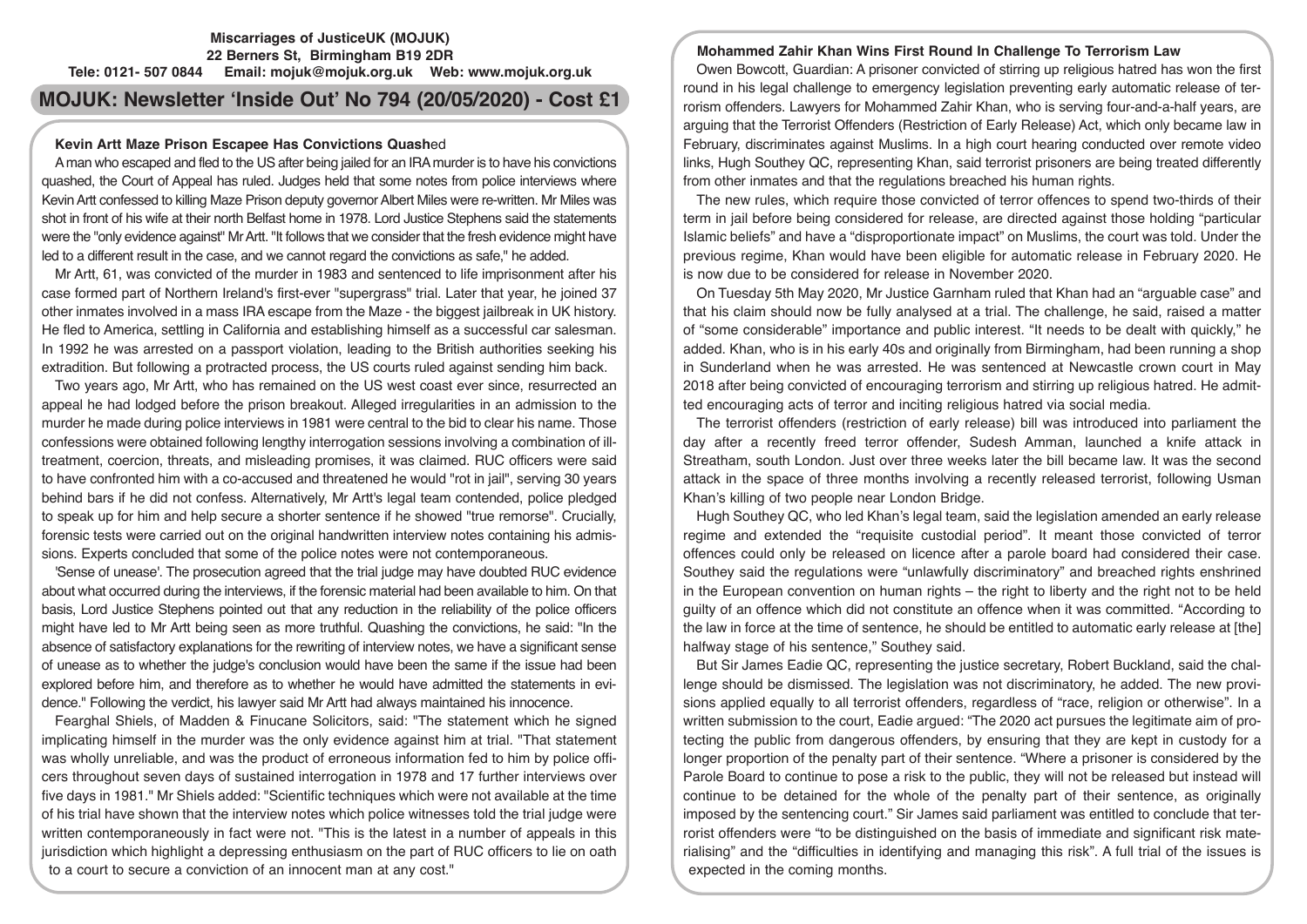#### **Article 2 Duties to Investigate Government's Response to the Coroana Pandemic**

*Paul Bowen QC, UK Human Rights Blog:* As we watch the Covid-19 pandemic unfold our attention is naturally on the steps that HM Government ('HMG') is taking to mitigate the immediate crisis. The time is approaching, however, when it will be necessary to evaluate HMG's preparation for, and response to, the pandemic. Calls are being made by the TUC and doctors' groups for a public inquiry into one aspect of its response, namely failures to procure adequate personal protective equipment ('PPE') for NHS staff, at least 100 of whom are believed to have died having contracted the virus while treating patients. HMG is accused of failing to respond to a national exercise in 2016 testing the UK's resilience to a similar flu pandemic which highlighted an increased need for ventilators. Other criticisms go further. This blog argues that the state owes a duty under Article 2 of the European Convention on Human Rights to investigate some deaths caused by Covid-19. This duty will require not only inquests into individual deaths but also a public inquiry under the Inquiries Act 2005 to address those systemic issues not suitable for determination by an inquest. The post builds on and responds to posts by Conall Mallory, James Rowbottom and Elizabeth Stubbins Banes. It also foreshadows the need for reform in this area.

*When an Article 2 Investigative Duty Arises*. An investigative duty arises when the state may be in breach of one its substantive duties under Article 2, whether its negative duty not to take life or one of its positive duties to protect life. These positive duties are four-fold: first, a primary duty to put in place a legislative and administrative framework designed to provide effective protection for the right to life (a 'law-making duty'); second, to have systems in place to safeguard against certain risks to life in settings where they are likely to eventuate (a 'systems duty'); third, a duty to provide information to individuals who are or may be at risk to their life (an 'information duty'); and, fourth, a duty to take operational measures to safeguard a specific individual or individuals against risks to their life which are 'real and immediate' and of which the authorities are, or ought to be, aware (an 'operational duty', first recognised by the European Court of Human Rights ('ECtHR') in Osman v United Kingdom, para 115). Positive duties of the fourth kind have been found to require a state to take steps to protect individuals from, among others, the criminal acts of third parties; environmental pollution; acts of selfharm; and the consequences of naturally occurring disease. A potential breach of one of these duties may not only trigger a duty to investigate but will also found a cause of action which, if established, will require a remedy under the Human Rights Act 1998 ('HRA').

These positive duties are far-reaching, although the courts have imposed restrictions on their application. First, an operational duty may only be owed to those who are particularly vulnerable or for whom the state has assumed responsibility, such as healthcare duties to prisoners and other detainees: Rabone v Pennine Care NHS Trust, (SC) [22-23]. Second, the ECtHR has excluded, apparently on policy grounds, any operational duty arising in two particular contexts: the training and deployment of volunteer servicemen and the provision of healthcare in ordinary healthcare settings. As to the first, although states owe a law-making duty and a systems duty to servicemen, no operational duty is owed to protect against risks to life which a soldier must expect as an incident of his ordinary military duties: Stoyanovi v Bulgaria, [59-61], Rabone, [24]; Smith v MOD (No 2), (SC) [72]. To similar effect, the ECtHR has excluded operational obligations arising in the context of the provision of healthcare, at least in ordinary settings, so that a death caused by 'mere' negligence will not constitute a breach of Article 2 (Powell v UK). A third limitation is the high threshold to establish a breach, namely that

the state has struck a disproportionate balance between the individual's rights and the wider interests of the community. In assessing whether there has been an unlawful breach the courts will accord the state a wide margin of appreciation (Smith v MOD (No 2), [61, 76]), although it is not necessary to show that the state has 'wilfully disregarded' its duties or acted with 'gross negligence' (Osman, [116]).

*Whether an Article 2 Investigative Duty Arises In The Context of the Covid-19 pandemic.*  Notwithstanding these limitations, each of the four positive Article 2 duties are engaged in the context of the current crisis. HMG is under a law-making duty to all citizens to adopt an appropriate regulatory and administrative response to the pandemic. Decisions about, for example, whether, how and when to introduce lockdown and social distancing measures will engage this first duty. HMG and the NHS owe a systems duty which may require the procurement, in advance, of adequate medical supplies (such as ventilators) and PPE for NHS and other care staff. HMG will also be under a duty to inform the public, and particular categories of the public, of risks to life of which it is aware so that individuals may take steps to avoid or mitigate those risks. HMG, the NHS and other public bodies may also owe an operational duty to protect certain categories of employee and patient at risk of death from Covid-19, but this is likely to be limited to those for whom the state has assumed particular responsibility such as NHS employees, prison staff, prisoners and other detainees.

 A failure to procure or provide adequate PPE could breach both the systems and the operational duty, in addition to being a breach of the statutory health and safety duties owed by all employers. In Brincat v Malta, for example, the Maltese authorities' failure to provide adequate protection to shipworkers exposed to asbestos, including adequate protective equipment (face masks), breached each of the states' law-making duty, its duty to inform and its operational duty under Article 2. Conall Mallory in his blog points to Smith v MOD (No 2) in which the Supreme Court found that a failure to procure adequate protective equipment for soldiers on active duty, though capable of breaching the positive duty under Article 2, did not do so in relation to training and procurement that was 'closely linked to the exercise of political judgment and issues of policy' (per Lord Hope at [76]). He suggests that the same approach would exclude the application of Article 2 to procurement decisions relating to PPE for NHS staff. I would be cautious in reading across from the decision in Smith to the present context.

The ECtHR has limited the positive Article 2 duties owed to servicemen who have voluntarily assumed risks to life. It has not done so in relation to doctors and nurses employed by the NHS who cannot be said to have voluntarily assumed the risk of infection by Covid-19 due to inadequate PPE. I would therefore not exclude the application of the Article 2 duty even in relation to decisions about procurement that are 'closely linked to the exercise of political judgment and issues of policy'. Although a wide margin of appreciation would be adopted in assessing compliance, these are matters that properly fall within the courts' purview.

*Threshold for triggering the Investigative Duty.* In summary, HMG and other public bodies may owe a range of Article 2 positive duties. I do not suggest that there has, necessarily, been a breach of any of these duties. The purpose of the investigative duty is to establish whether those positive duties have been met. All that is required to trigger the investigative duty is an 'arguable' breach of one of the positive duties, i.e. one that is more than 'fanciful,' (R (Palmer) v. HM Coroner for the County of Worcestershire, (HC) [60]). That is a low threshold.

*Discharging the Investigative Duty (1): the minimum requirements.* The investigative duty required by Article 2 may vary according to the circumstances but must be 'effective', which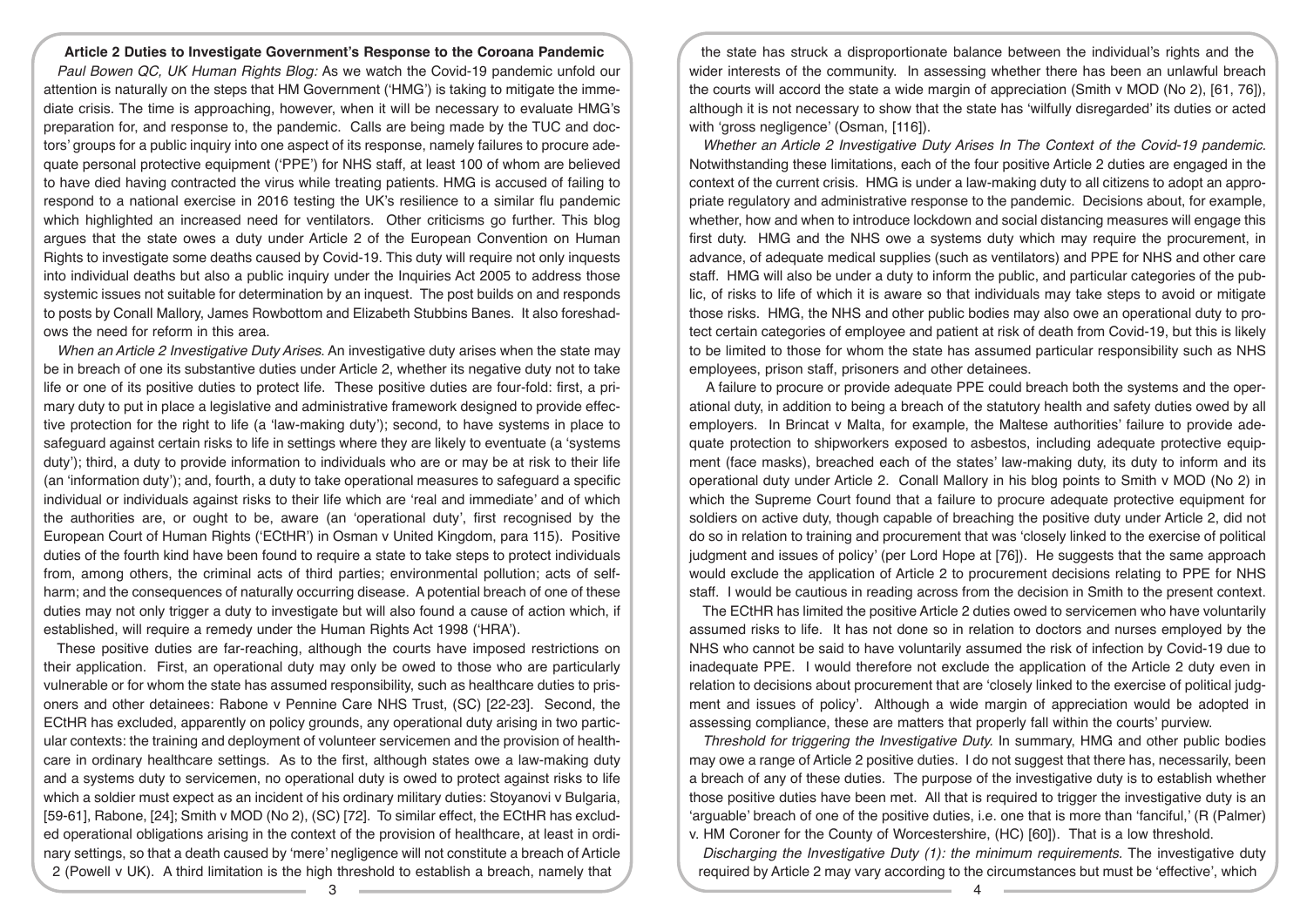is 'not an obligation of result, but of means' (Ramsahai v Netherlands[GC], para 324). It must, first, be capable of meeting the purposes of the Article 2 investigation: to ensure that the full facts are brought to light; to establish whether there has been a breach of the state's positive duties; to identify those responsible; to enable lessons to be learned to prevent similar deaths in future; to alleviate public concern; and to provide the bereaved with an opportunity to understand how their relative has died and to have the satisfaction, at least, of knowing that lessons learned will make such deaths less likely in future: Öneryildiz v Turkey [GC], [94]; Amin, (HL) [31]. Second, it must meet certain minimum procedural requirements: the investigation must be commenced by the state, gather relevant evidence, be conducted by an independent body or individual with exemplary diligence and promptness, a sufficient element of public scrutiny and with effective involvement of a next-of-kin, which requires that families should be represented (and have public funding) at an Article 2 inquiry.

*Discharging the Investigative Duty (2): the inquest.* Where the Article 2 investigative obligation arises it is ordinarily discharged in England and Wales by the Coroner's inquest under the Coroners and Justice Act 2009. Not every Covid-19 related death will require an inquest, however. Covid-19 has been listed as a notifiable death under the Health Protection (Notification) Regulations 2010 which means it is notifiable to Public Health England as a 'notifiable disease'. Ordinarily, a death caused by a 'notifiable disease' would require an inquest, because by s 7(2)(c) of the 2009 Act such a death must be heard by a Coroner with a jury. However, s 30 of the Coronavirus Act 2020 has abrogated the requirement for a jury for deaths caused by Covid-19. The question arises, first, whether an inquest is required at all where death is caused by Covid-19 infection. The Chief Coroner has produced Guidance to Coroners in relation the Coronavirus Act in which he states (emphasis added):

It is worth restating here that although COVID-19 is a notifiable disease under the Health Protection (Notification) Regulations 2010 that does not mean a report of death to a coroner is required by virtue of its notifiable status (the notification is to Public Health England), and there will often be no reason for deaths caused by this disease to be referred to a coroner.

While the italicised passage is doubtless correct, so far as it goes, it is important to recognise that many Covid-19 related deaths will require an inquest. By s 1 and 6 of the 2009 Act a Coroner must conduct an inquest where they have reason to suspect that (among others) the deceased died an unnatural death or while in state detention. Any Covid-19 related death in prison or other form of state detention will require an inquest. Any other Covid-19 related death will require an inquest if it is an 'unnatural death', that is a 'wholly unexpected death, albeit from natural causes' which 'results from some culpable human failure': R (Touche) v Inner London North Coroner. This test would be satisfied in circumstances where there is an arguable Article 2 breach. Indeed, such an inquest would need to be wider in scope than an orthodox inquest, which is limited to answering the questions in s 5(1) of the 2009 Act of 'who the deceased was' and 'how, when and where [he or she] came by his or her death.' In an Article 2 inquest the Coroner must also determine the wider question of 'in what circumstances the deceased came by his or her death' (s 5(2)): Middleton (HL). Legal aid (by way of exceptional case funding) should also be available for the family for such an inquest.

Also important is the Coroner's power at the conclusion of an inquest to issue a Prevention of Future Death ('PFD') report under paragraph 7(1) of Schedule 5 of the 2009 Act to any person that may have power to take action to address an identified risk of similar future deaths. The addressee of a PFD is required to respond in writing. The PFD is 'an important means by which the state discharges its investigative obligations under Article 2': R (Lewis) v Mid and North Shropshire Coroner(CA), [39].

*Discharging the Investigative Duty (3): Public inquiry.* An inquest will not necessarily be sufficient to discharge the state's Article 2 investigative obligation in relation to its Covid-19 response, however. First, those Article 2 issues involving high level policy considerations such as the procurement of suitable protective equipment are not suitable for determination by an inquest. As Lord Phillips observed in R (Smith) v MOD (No 1), [81], 'An inquest can properly conclude that a soldier died because a flak jacket was pierced by a sniper's bullet. It does not seem to me, however, that it would be a satisfactory tribunal for investigating whether more effective flak jackets could and should have been supplied by the Ministry of Defence.' Second, an inquest can only examine single deaths or multiple fatalities arising from a single incident; it is unsuitable for determining systemic issues involving a large number of separate deaths with common features. Third, an inquest cannot determine Article 2 issues involving serious illness or injury but which do not cause death, of which there will be many more in the present context: JL v Justice Secretary (HL). A public inquiry will therefore be necessary under the Inquiries Act 2005. A failure by HMG to commission such an inquiry will itself be susceptible to judicial review (as in e.g. R (Litvinenko) v Secretary of State for the Home Department).

*Post-Script.* The Covid-19 crisis presents an excellent example of the limitations of the current system for the investigation of multiple deaths involving potential systemic failures. Inquests may not be suitable for determining some of the systemic issues; on the other hand, public inquiries can be costly and immensely time-consuming and do not enjoy some of the benefits of the inquest process, such as the use of juries. The scope for reform of the system to allow the streamlining of the various investigative strands – inquest, criminal investigation, public inquiry, civil proceedings – is currently under consideration by a JUSTICE Working Party, 'When things go wrong', chaired by Sir Robert Owen and of which the author is a member, which is due to report later this year. Paul Bowen QC Brick Court Chambers

# **Dying Surrounded by Family 'A Fundamental Right' Says UK Judge**

*Owen Bowcott, Guardian:* Court of protection ruling may have immediate effect for relatives deterred from comforting terminally ill. Being allowed to die surrounded by your nearest relatives is a fundamental part "of any right to private or family life", a senior judge has ruled. Delivered in the middle of the coronavirus crisis, the court of protection ruling could have an immediate effect at a time when families have been deterred from saying goodbye to people dying in care homes and hospitals due to fears over spreading the infection. In her judgment, in a case involving a terminally ill woman who has since died, Mrs Justice Lieven said: "The ability to die with one's family and loved ones seems to me to be one of the most fundamental parts of any right to private or family life … It would seem to me self-evident that such a decision by the state that prevents someone with a terminal disease from living with their family, must require a particularly high degree of justification." The case was brought earlier this year by the daughter of the elderly woman, who had been living in a care home for almost 10 years. The woman was diagnosed with advanced terminal ovarian cancer and admitted to hospital in January. She later returned to her care home.

The court of protection deals with cases where individuals are not able to represent their own interests. After the daughter applied to the court for her mother to be allowed to move in with her, the local authority argued that no immediate order should be made for leaving the home, and asked for further assessments. But the judge ruled that the woman, who cannot be identified, should be able to "spend her last days with her family". In her decision, Lieven said she had started with the "basic proposition that most people would strongly wish to die with 3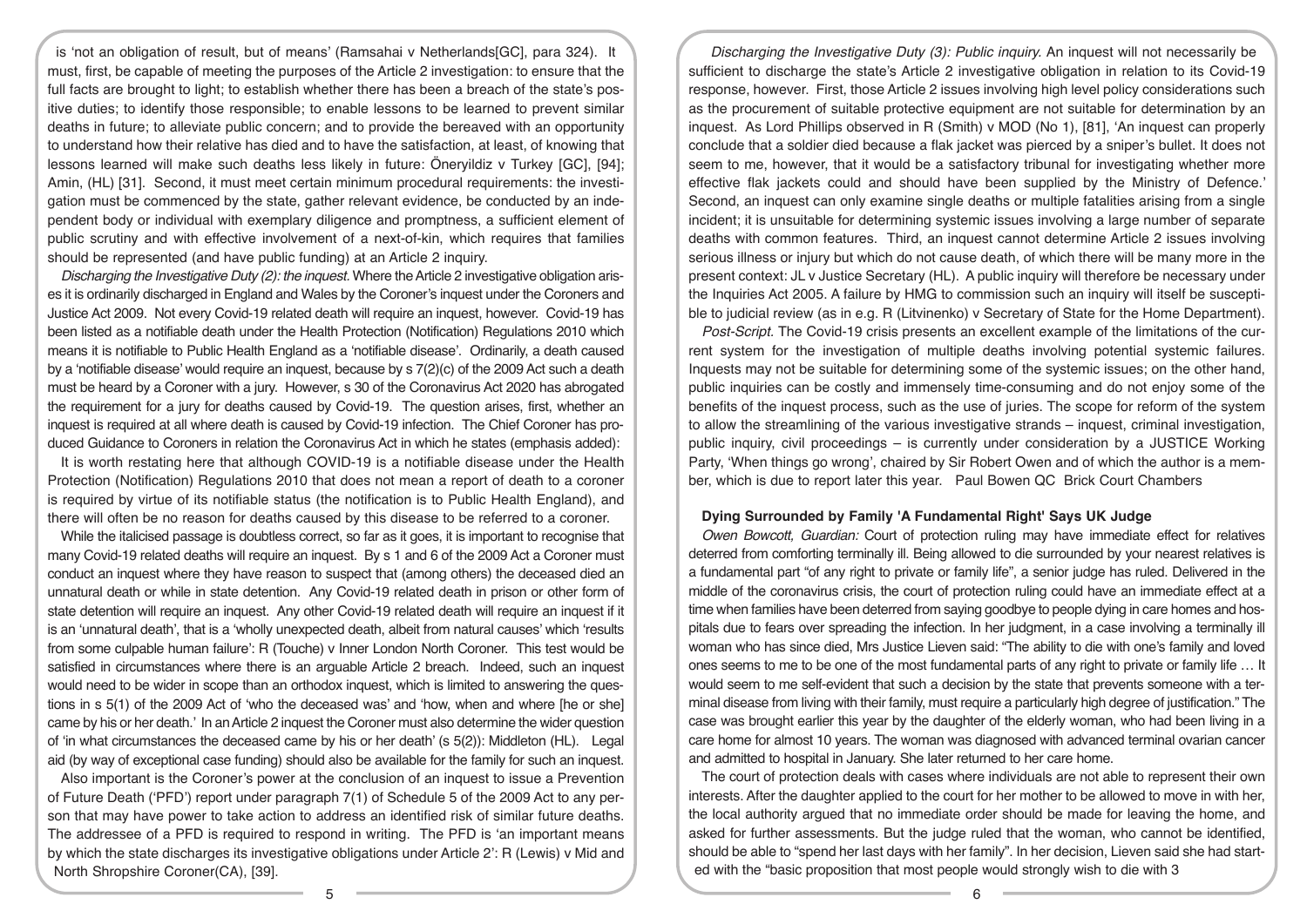It was not clear if any of the other residents at the home had Covid-19, and it was not said whether the woman had the virus, but this was a possibility, the judge said, "given some accounts of her current symptoms". That was important, the judge added, because the judgment was "solely" about what was in the woman's best interests "in circumstances where she had terminal cancer and her family wanted her to die at home with them". In a postscript to the judgment, Lieven said that the woman died two days after she moved to live with her family. "I do not know what she died of and whether she had, indeed, contracted Covid-19," she said. In a statement after the judgment was published, the woman's daughter said: "Although I am very distressed at the loss of my mother, it gives me some comfort to know that she could see the family at the end of her life. She was surrounded by our love when she died. I should not have had to fight so hard for this basic human right."

#### **Video Hearings "More Likely to Lead to Convictions"**

Nick Hilborne, Legal Futures: Video hearings in certain criminal cases are more likely to lead to defendants receiving a prison sentence, a major study has found. It also highlighted the difficulties defence advocates have in building trust with clients and doing their job effectively from a remote location. There were positives too: video hearings were "generally shorter", the "general demeanour" of defendants was not affected and video links worked successfully at the first attempt in almost 90% of cases.

The pre-lockdown research by Surrey University is particularly timely with the Covid-19 pandemic likely to accelerate the use of remote hearings across the justice system. Commissioned by the Sussex police and crime commissioner Katy Bourne, it was based on 631 observations of first appearance remand hearings and 46 interviews with professionals and former defendants. The research's focus was on the effectiveness of a booking tool which has been developed under the Video Enabled Justice programme funded by the Home Office.

The tool is a web-based software program that books appointments for first appearance remand hearings in situations where defendants were arrested, denied bail, and had their court hearing conducted via secure video link whilst remaining in police custody. Following its implementation into courtrooms, the booking tool was used to establish the video links between the remote locations and police custody.

Five police force areas have been using video technology, with over 8,000 video remand hearings taking place in Kent, Suffolk and Norfolk since June 2018, and Sussex and Surrey coming on stream last month. Sussex police have also installed 'safe consultation video booths', which defendants can use for the video hearings and also remote consultations with their lawyers. The report found the booking tool had "relatively modest, positive effects" on the listing process. The absence of the defendant from the courtroom contributed to a "perception that control of the listing process had shifted away from legal advisers/the judiciary", but video hearings were "generally shorter" than those carried out face-to-face.

Some form of punishment was handed out in 41% of hearings; 48% of video hearings led to a custodial sentence (before the listing tool was introduced, 46% afterwards), compared to 20% of those in the primary comparator group of defendants who had been arrested, denied police bail and transported from police custody to court. By contrast, fines, community orders and other costs orders were more frequently recorded in non-video hearings.

Defendants in video court were less likely to have legal representation than those in non-video hearings. The booking tool flags a case as ready to proceed regardless of representation. Where lawyers were involved, video hearings caused them difficulties; their attempts to speak with

clients during hearings decreased, the research found. It said: "Video court made it more challenging for defence advocates and other court professionals to assess defendant demeanour and also more difficult for defence advocates to build rapport with their clients.

"The loss of courtroom formalities (eg, standing to address the court) could exacerbate the sense of distancing experienced. These issues were reported by both courtroom professionals and former defendants." Video court also reduced opportunities for "informal conversations" between lawyers and could make communication feel "disjointed".

The research continued: "Communication was more challenging when defence advocates appeared from remote locations, although such appearances already occur in just under onethird of all video court hearings. "Studies of video-conferencing applications in business settings indicate that communicative competence using these systems grows with experience." There was also a concern that appearing over the video link could make defence advocates less effective, particularly in relation to bail applications. "Difficulties with communication limited the ability of advocates appearing from remote locations to discuss the details of cases with those in the courtroom as part of pre-hearing conversations."

There were a number of complaints that video hearings were "impersonal", with two former defendants making references to the "caging of animals", and one saying "they treat you a bit more like a human being" in court, where they could see their family in the public gallery. Video links to court were successfully established at the first attempt in 88% of hearings. The report found that communication was "more challenging" when defence advocates appeared from remote locations.

The research said: "Although participants saw limited direct benefits for their roles, most recognised the broader role that video technology could play in the criminal justice system, particularly with respect to the giving of evidence over video link during trials. "Reservations about the increased use of video centred around the importance of having a properly resourced system." Professor Nigel Fielding, lead author of the report, said: "Our report provides valuable insights on video-enabled justice for the court service and court users just as the Covid-19 pandemic seems poised to lead to a dramatic rise in the use of technology and other innovations to ensure the effective continued administration of justice." He said courts would now be using existing audio-visual equipment on a 'whatever is to hand' basis, with many courts having "relatively basic" equipment and "very few courts being equipped with booking software".

# **Application for Reduction in Tariff Succeeds - 14 Years Reduced to 12 Years 10 Months**

1. On the 6th June 2012, at the Central Criminal Court, the Applicant was ordered to be detained during Her Majesty's Pleasure for the murder of Yemurai Kanyangarara on the 1st July 2011. The minimum term was set at 14 years, less 335 days spent on remand. He now applies for a reduction in his tariff pursuant to the decision of the House of Lords in R (Smith) v Secretary of State for the Home Department [2005] UKHL 51.

2. There are three possible grounds on which a tariff may be reduced: 1. The prisoner has made exceptional progress during his sentence, resulting in a significant alteration in his maturity and attitude since the commission of the offence; 2. There is a risk to the prisoner's continued development that cannot be significantly mitigated or reduced in the custodial environment; 3. There is a new matter which calls into question the basis of the original decision to set the tariff at a particular level.

3. So far as exceptional progress is concerned, the "Criteria for Reduction of Tariff in respect of HMP Detainees", produced by the National Offender Management Service on behalf of the Secretary of State, state that it may be indicative of exceptional progress if a prisoner demon-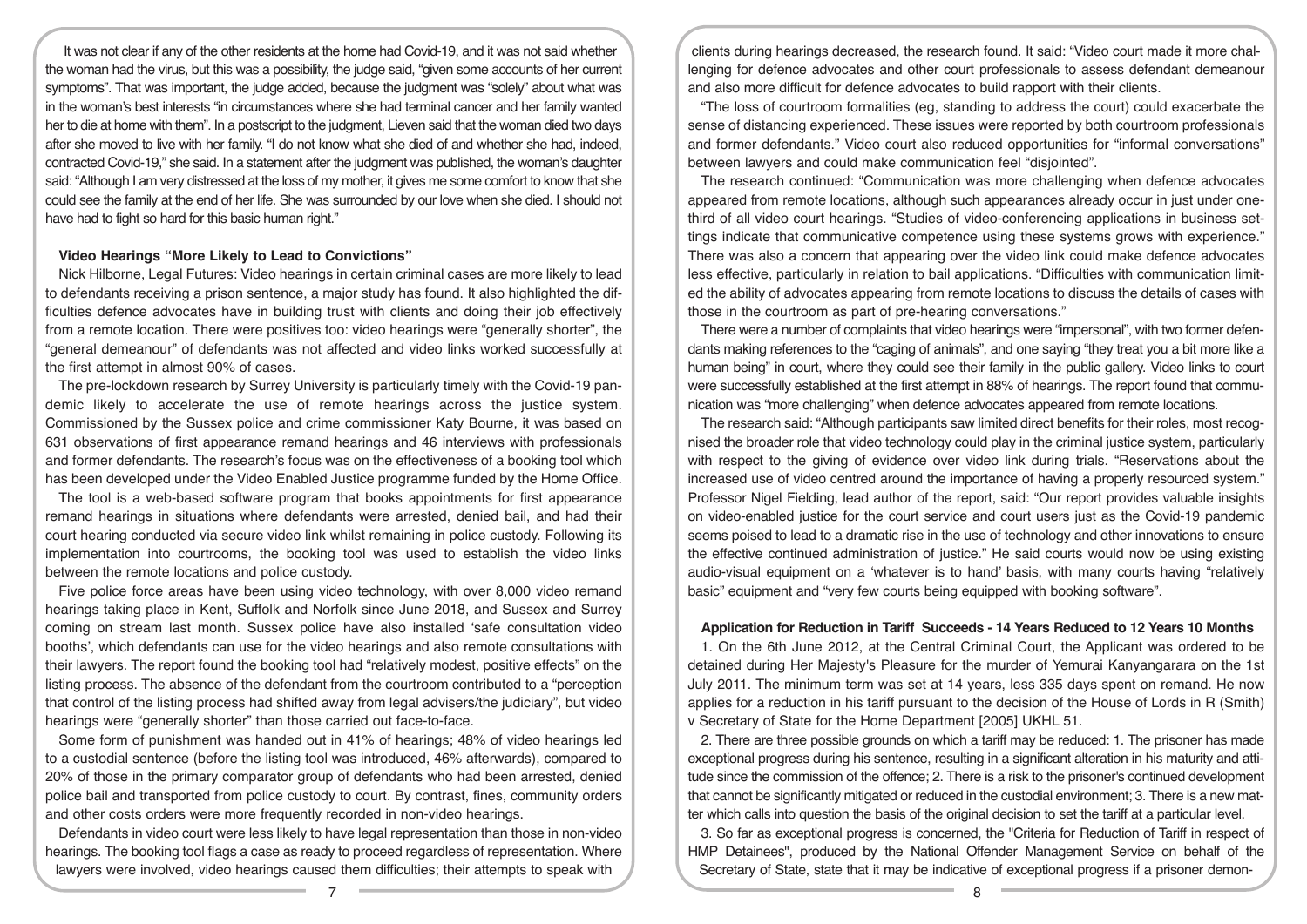strates: 1. "An exemplary work and disciplinary record in prison; 2. Genuine remorse and accepted an appropriate level of responsibility for the part played in the offence; 3. The ability to build and maintain successful relationships with fellow prisoners and prison staff; 4. Successful engagement in work (including offending behaviour/offence-related courses)."

4. The document says that, ideally, there should be evidence of these factors being sustained over a lengthy period and in more than one prison, and that it is not to be assumed that the presence of one or all of these factors will be conclusive of exceptional progress having been made in any individual case. Whether the necessary progress has been made will be a matter to be determined taking into account the specific factors in each case. In addition, "To reach the threshold of exceptional progress there would also need to be some extra element to show that the detainee had assumed responsibility and shown himself to be trustworthy when given such responsibility. Such characteristics may well be demonstrated by the detainee having done good works for the benefit of others." Examples given are acting as a Listener, helping disabled people, raising money for charity and helping to deter young people from crime. Ideally, it is said, there would need to be evidence of sustained involvement in more than one prison over a lengthy period.

5. The Applicant was 15 years old at the time of the offence. His victim was 16 years old. The Applicant inflicted a single stab wound to Yemurai's neck which severed an artery whilst he was standing in the street in the late afternoon. Co-accused Isaac Walters was convicted of Yemurai's manslaughter. The judge said he was satisfied that the Applicant and Walters had both been carrying knives on the bus journey they took to the scene of the crime. He said that the motive may have been because of rivalry between schools or revenge for an attack that the Applicant had suffered some days earlier. However, there was no suggestion that Yemurai had been involved in either the rivalry or the earlier attack. The judge had a family impact statement from Yemurai's mother for whom his death was a tragedy. It will of course continue to be a tragedy for his family.

6. The Applicant had pleaded guilty to manslaughter on the first day of his trial. The jury rejected his explanation that he had not intended to kill Yemurai or cause him really serious harm. The judge sentenced him on the basis of an intention to cause really serious harm. He said that he took into account the contents of a pre-sentence report which included reference to the Applicant's remorse at what he had done and to his intention to use his time in custody constructively. Walters was sentenced to 8 and a half years' detention.

7. The pre-sentence report was dated 31st May 2012. It explained that the Applicant had previously committed offences including robbery and assaulting a police officer. Whilst on remand at Cookham Wood YOI, he had had a total of 24 adjudications. He had been excluded from attending education at Cookham Wood because of his behaviour towards teaching staff.

8. Between 2011 and 2015, he was the subject of over 70 adjudications for conduct including assault, fighting, disobeying orders and being in possession of unauthorised property.

9. After this unpromising start, the Applicant has subsequently applied himself more diligently to available opportunities. In 2015, he had obtained a Level 1 certificate in IT User Skills. He completed a course called "Resolve", a cognitive behavioural intervention that aims to reduce the risk of violence. He attended all 22 group sessions. He appeared to have developed insight into his behaviour and risk factors. He successfully completed 3 days training in leadership. He had received credits towards a qualification in mentoring. In 2015 and 2017 he had received credits towards a qualification in Business and Enterprise. In 2016, he successfully completed 3 days Conflict Practitioner Training. He had attended a "Facing up to conflict" distance learning course in 2017. He completed a PIPE programme – a Psychologically

Informed Planned Environment course. Offenders commit to a minimum of 6 months during which they reside on the PIPE wing. It offers prisoners who have successfully completed offending behaviour programmes an opportunity to consolidate the skills they have acquired. A PIPE progress report dated 16th March 2017 says that the Applicant has made substantial progress. In 2018 he had received credits towards a qualification in Graphic Design. He had completed the Shannon Trust Reading Plan Mentor Training. He had received an appreciation certificate from the Shannon Trust in December 2018 for making an outstanding contribution to the Shannon Trust Reading Plan. He had attended "Restore", a course in victim awareness and restorative justice. In 2019 he had received further credits towards the same programme. He had received a certificate of achievement from the Open University in recognition of outstanding support given to others who were completing distance learning courses.

10. There are a number of references from staff at Highpoint Prison. In a letter dated 18th January 2018, the head of Reducing Reoffending at Highpoint says this: "I can very safely say that watching this young man develop to the person he is today has been one of the most rewarding experiences of my 30 year prison service career…I am honestly of the opinion that when Osman arrived at Highpoint, he was still a young boy. All we have done at Highpoint is to give him opportunities and support and he has grown into a young man before our eyes."

11. Officer Bridgewater says [in an undated letter] that he has been the Applicant's personal officer for over a year since he has been in Unit 7 at Highpoint Prison. [He arrived there in November 2017.] The Applicant is polite and friendly, very dedicated to his work as an orderly, completing his work to the highest standards. He has recently been approved to study business with the Open University. He spoke about his life and progress in prison to a group of visitors from BT Open Reach. He presents as remorseful and repentant for the events that led him to prison.

12. Officer Jackson has been the Applicant's keyworker for nearly a year. He describes him [in an undated latter] as mature, sensible, polite and remorseful about his past. He works as an orderly which is a trusted and respected position. He takes pride in helping other prisoners. He has come a long way since he began in custody and has matured considerably.

13. Barbara Adshead from the Education Department at Highpoint explains [in an undated letter] that in 2018, the Applicant completed an access course which will be the foundation for a business degree with the Open University. She says that he always takes his studies very seriously and describes him as a mature, hard-working individual who is keen to progress.

14. Keiran Manners is a community practitioner who has worked with the Equality Department at Highpoint since 2010. He has worked with the Applicant since early 2018 and says that he has been one of Highpoint's most outstanding prisoner equality champions in that period. The Equality Department has been working with the Applicant to develop a Young Person Orderly position to support younger prisoners. The Applicant had put himself forward for this new role. [He has since taken it up.]

15. In a Sentence Planning and Review report dated 8th February 2019, it is said that the Applicant's custodial behaviour has totally transformed and he is now an engaging and reflective individual who interacts well with staff at all levels and with his peers. He is said to be embracing every chance he is offered at Highpoint so as to ensure he is the best person he can be. Attention is drawn to all the voluntary work he has undertaken. He has trained and worked as a restorative mediator and has been working alongside Governors to develop and implement a project to deal with conflict amongst prisoners.

16. Coral Woodard is the Curriculum Manager at Highpoint. She had first met the Applicant in 2012 when he was on remand. The Applicant was transferred to Highpoint in May 2017.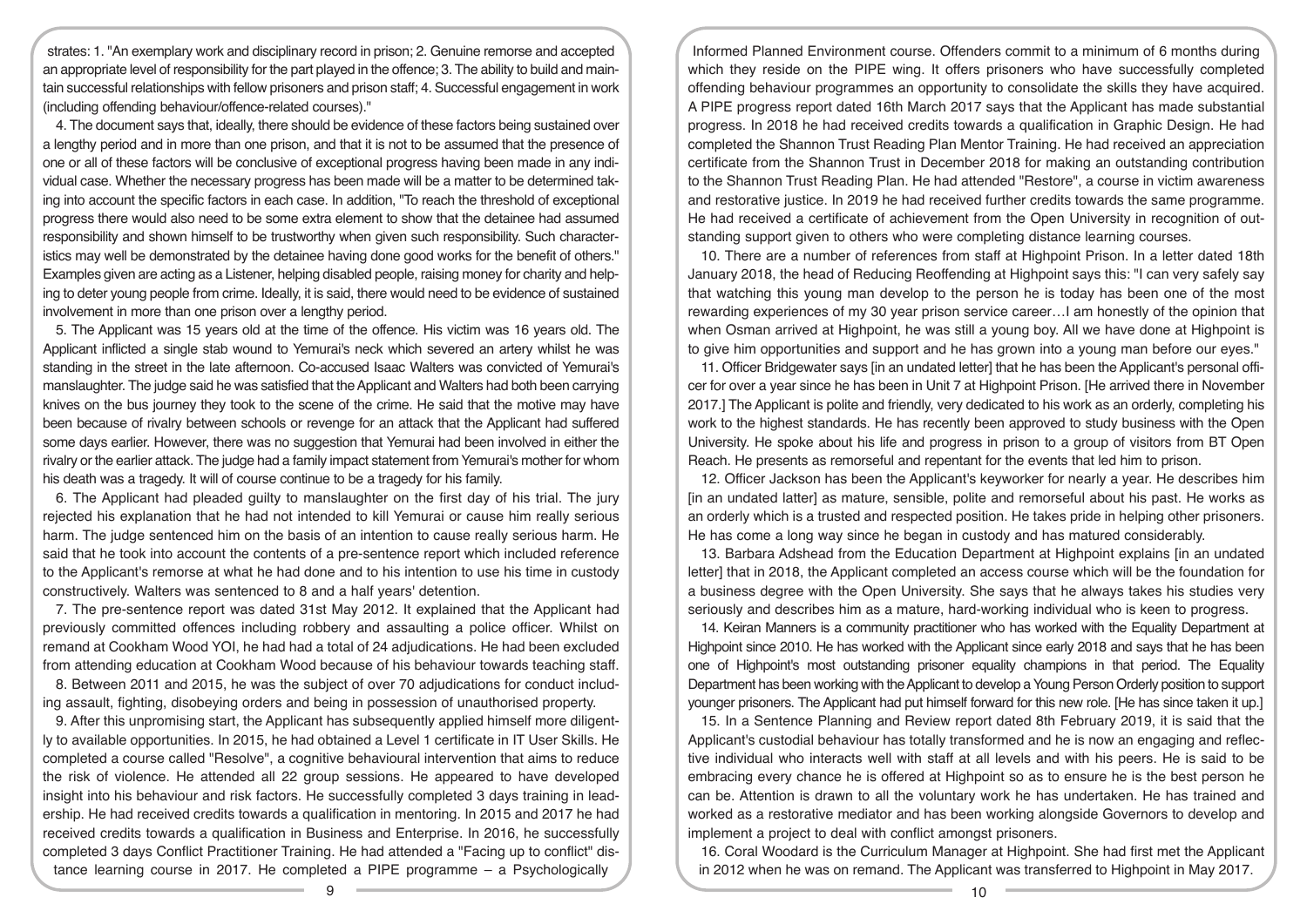In a letter dated 11th February 2019, she says that not only has he made significant academic progress, but he now demonstrates "a high degree of maturity and exemplary conduct". She attended a speech that he gave to visitors in which he spoke about his life. She says that between 2012 and 2019 he has shown continued personal and academic progress in excess of the majority of learners she has worked with.

17. In a Tariff Assessment Report dated 28th March 2019, the Applicant's external Probation Officer says that there has been a significant positive change in the Applicant's maturity, attitude, motivation and personal insight, together with genuine remorse for his offence. It is said that he has made exceptional progress whilst in custody. The feedback from courses he has attended has been very positive in nature.

18. In a Tariff Assessment Report, dated 23rd April 2019, it is said that the Applicant has demonstrated significant change in maturity and outlook since his offence in 2011. He first achieved enhanced status in 2015. He has received a range of positive comments and 2 internal Amends Awards for his work in prison. He has been employed as an orderly since March 2018 which is a trusted position. Since November 2017, he has been a resident on Unit 7 at Highpoint where the emphasis is on rehabilitation and self-management. There are lower levels of staff supervision and support. He has settled and progressed there. Since 2015, his behaviour has improved considerably. He has been proactive in seeking opportunities to develop educationally. He has complied fully with his sentence plan to address his offending behaviour and risk levels. He has undertaken victim awareness work. His expressions of regret and remorse appear genuine. Since April 2019 he has been in a new position of orderly for young people. He makes full use of his time and is keen to assist other prisoners. He is a trained mediator in conflict resolution and uses his skills to diffuse potential issues between prisoners. He is a volunteer for the Shannon Trust and supports other prisoners who are learning to read and write. The author of the report thinks that he has demonstrated exceptional progress whilst in custody.

19. An OASys assessment is dated 23rd April 2019. Although his history had been problematic, it is said that there has been a huge improvement in his behaviour and motivation. His behaviour has improved to the extent where he regularly receives positive reports. One entry records that he alerted staff when a member of the teaching staff fainted.

20. Officer Leaman says in a letter dated 24th April 2019 that, "During the past 2 years I have seen Osman develop and grow into a mature individual. He is an advocate for the rehabilitative culture and has been a huge influence among the community. Osman has a keen interest in helping others and has been a mentor for others using his own past experiences to help them. The one thing that stands out for me is the remorse Osman displays through his everyday life. He continues to work hard in order to create a more positive future for himself and others. He is well respected by his peers and staff alike."

21. In a letter dated 10th May 2019, the Residential Governor at Highpoint says that it is clear that the Applicant has made excellent progress and has contributed in a significant way to the Decency agenda at the prison. He has worked closely with Equalities and has contributed to help young prisoners settle in. The Governor has been extremely impressed with the Applicant's work and speaks highly of his attitude and work ethic.

22. In a letter dated 23rd May 2019, the Governing Governor says that it has been a real pleasure to see the Applicant grow into the young man he is today. He is liked and well known across the prison as a man who has taken the opportunities given to him and used the experience to better himself. The Applicant's development has been seen as a real success,

and his desire to serve his sentence in a different way has enabled them to work with other people who want to adopt the same philosophy.

23. Another letter dated 24th May 2019 acknowledges the effort that the Applicant has put in to Highpoint's mediation scheme. He has been involved in many cases, most of which have resulted in a peaceful resolution.

24. Markus Luther is a boxing coach at a gym in Tooting Bec. The Applicant has provided him with written statements and photocopied diary entries which Mr Luther has been able to deploy in the contacts that he has with young people. In an undated letter, Mr Markus says that he has found the material useful and is grateful for the assistance which the Applicant has given.

25. Applicant raised £240 as part of a marathon charity run and £1250 for a hospice charity.

26. In a statement of his own dated 17th September 2019, the Applicant explains that he has worked as a Gardens Orderly, Employability Orderly and an Amends Orderly. As Employability Orderly, he was the liaison between staff and prisoners and outside employers. He engaged with employers and spoke about why they should give prisoners a chance. He is now the Young Persons Orderly. He is the first person to undertake that role. He sees each new young prisoner after they have arrived and speaks to them about the progress he has made in custody. He is a buddy mentor for a prisoner who has struggled. He has also trained as a Listener for Samaritans, qualifying in July 2019. He has just finished his first year of a Business Management degree with the Open University. He concludes by saying that he cannot erase the mistakes that he has made but that he can change the person who he is.

27. In a subsequent statement (undated but received in March 2020 by solicitors), the Applicant records that he gained four more internal Amends Awards in October and November 2019 for extra responsibilities he had taken on and further contributions he had made. He is waiting to start a youth work training programme.

28. Solicitors acting for the Applicant have obtained a psychological assessment from Dr Caroline Friendship, dated 17th September 2019. She saw the Applicant twice in June 2019. From the material she has reviewed and from her interviews with him, she concludes that the Applicant has made exceptional and unforeseen progress and that there is evidence of a significant alteration in his maturity and outlook since the commission of the offence. In her opinion, if the Applicant did not receive a reduction in his tariff, his progress and motivation might stagnate.

29. The Applicant's solicitors have made representations on his behalf. They have obtained some new material, much of which I have referred to, and they have highlighted elements in previously obtained documentation. I have taken account of all the points they make.

30.In the light of all the information put before me, it does seem to me that the Applicant can properly be said to have made exceptional progress which has resulted in a significant change to his attitudes and maturity since the offence was committed. I do not think that without a reduction his progress and motivation might stagnate. In my judgment, the changes that have taken place are genuine and well-embedded and not dependent upon any reduction I may make. However, he does meet the criteria for exceptional progress. Above all, he is an example to others and he influences the behaviour of others to the good. Accordingly, I reduce his tariff period by 14 months, ie to 12 years and 10 months, less 335 days spent on remand.

31. It should be clearly understood that this reduction does not mean that he will be released after the expiry of the reduced period. He will not be released unless and until the Parole Board concludes that it is safe to do so. However, the Parole Board will be able to make that assessment earlier than was previously the case.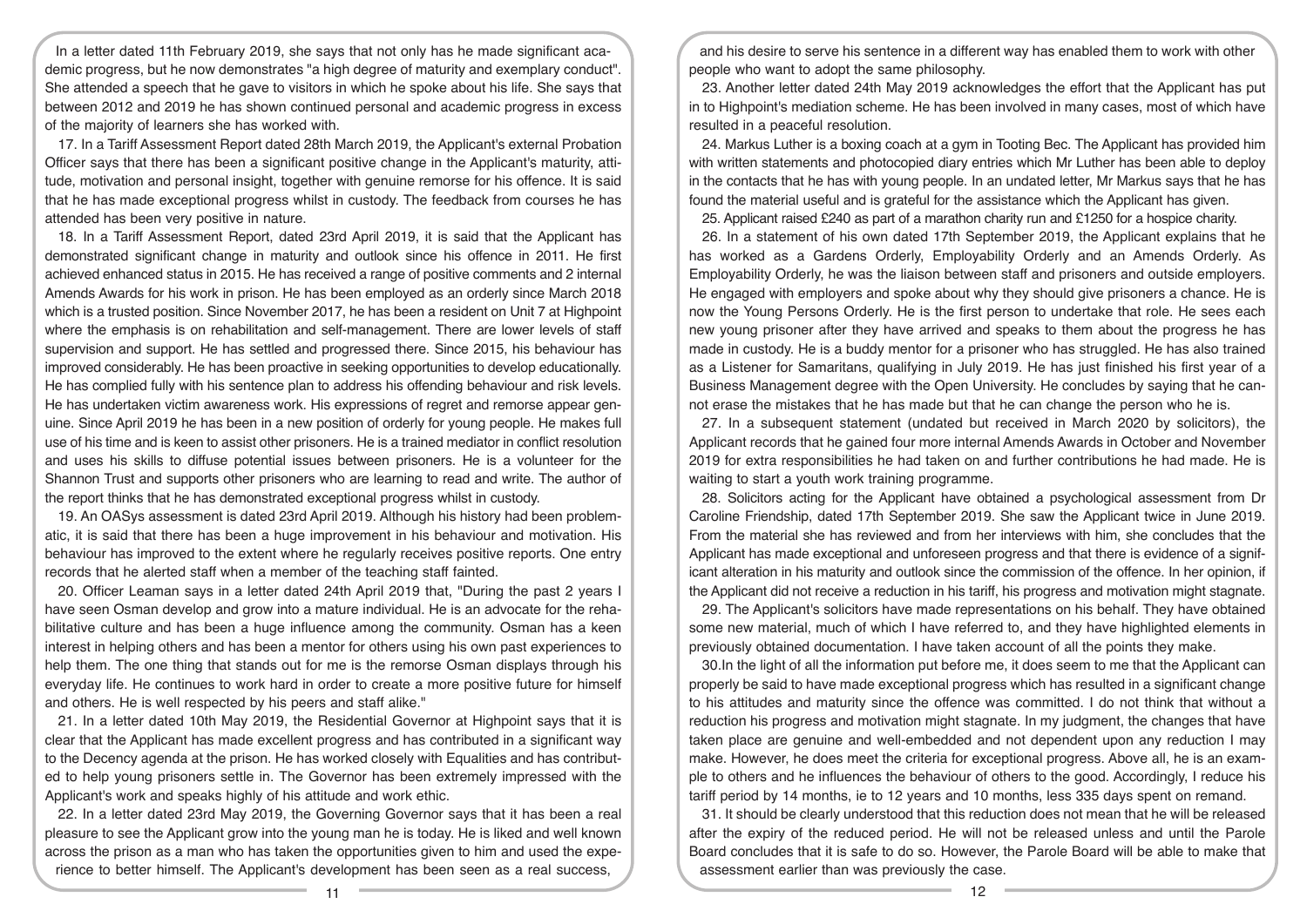**Courts Should Consider Coronavirus Emergency When Sentencing, Rules CoA**  Samuel March, UK Human Rights Blog: On 30 April 2019, giving the lead judgment in the Court of Appeal, the Lord Chief Justice considered that the impact of a custodial sentence is likely to be heavier during the coronavirus pandemic than it would otherwise be, and that this was a factor that judges and magistrates can and should keep in mind when sentencing. The offender in this case had entered a guilty plea to four counts of sexual activity with a child, contrary to s.9(1) of the Sexual Offences Act 2003 (counts 1 to 4 below), and to one count of Causing or inciting a child to engage in sexual activity, contrary to s.10(1) (count 5 below). At the relevant times the victim was fifteen and the offender was 47. The offender met the victim through playing darts together, but their friendship turned sexual when he: kissed the victim four of five times at social club; kissed and touched her breast at a second meeting; kissed her and placed her hand on his penis, over his clothing on a third meeting; as above on a fourth meeting; and incited her to take engage in penetrative sexual activity, which did not take place.

On 24 February 2020, in the Crown Court at Bristol, he was sentenced to a suspended sentence order of 12 months' imprisonment, suspended for 24 months as well as a tagged curfew requirement between 9pm and 6pm, a rehabilitation order of 30 days, a sexual harm prevention order for seven years and a restraining order preventing him from contacting the victim or her family for five years. He was also required to pay £7,500 in compensation and £1,200 in costs. The Solicitor General considered the sentence to be unduly lenient and appealed, under s.36 of the Criminal Justice Act 1988, for leave to refer it to the Court of Appeal. On appeal, the Court applied the sentencing guidelines, taking into consideration usual factors such as the offender's guilty plea, his previous good character, his disabilities, naivety and immaturity. The Lord Chief Justice concluded that the starting point in this case should have been in the region of 30 months' imprisonment, discounted to 2 years on account of the offender's guilty plea. The sentence was therefore unduly lenient in terms of length.

However the most interesting issue in this case was whether the sentence would remain a suspended sentence. The court had regard to the usual guideline on the imposition of community and custodial sentences, and again took into account usual factors. It weighed the risk that he posed to the public against his strong mitigation, his prospects of rehabilitation, his compliance with the requirements and his commitment to addressing his offending behaviour. What made this case stand out was the passage where the Lord Chief Justice turned his mind to the present crisis. At [41] he said: "We would mention one other factor of relevance. We are hearing this Reference at the end of April 2020, when the nation remains in lock-down as a result of the Covid-19 emergency. The impact of that emergency on prisons is well-known. […] The current conditions in prisons represent a factor which can properly be taken into account in deciding whether to suspend a sentence. In accordance with established principles, any court will take into account the likely impact of a custodial sentence upon an offender and, where appropriate, upon others as well. Judges and magistrates can, therefore, and in our judgment should, keep in mind that the impact of a custodial sentence is likely to be heavier during the current emergency than it would otherwise be".

Also at [41], examples of the increased impact of a custodial sentence during the crisis were given, in particular the fact that, "Those in custody are, for example, confined to their cells for much longer periods than would otherwise be the case – currently, 23 hours a day. They are unable to receive visits. Both they and their families are likely to be anxious about the risk of the transmission of Covid-19". In light of this, the court allowed the Solicitor General's application only to the extent that it substituted for the custodial term of 12 months, a custodial term of 24 months. The sentence, however, remained suspended and all other orders were unaffected.

The impact of the COVID-19 virus on the UK's prison population has been widely reported in recent weeks. Last month, The Howard League for Penal Reform and the Prison Reform Trust released Public Health England documents which warned that the worst case scenario for the prison system could see 3,500 deaths from the virus. Some insight into the situation inside the UK's prisons is found in the personal account given by an anonymised inmate to the New Statesman on 2 May 2020. He explains how communal showers, laundry procedures, the need for exercise, and healthcare facilities limit the true meaning of social distancing. Also on 2 May 2020, writing for The Lancet World Report, Talha Burki reported that prisons internationally are "in no way equipped" to deal with COVID-19. At the time that report went to press, COVID-19 had already been detected in the majority of UK prisons and at least 15 prisoners and four members of staff have died after being infected. Burki further reported that UK prisons are running at 107% capacity. Whilst the government has pledged to release 4,000 prisoners to alleviate the risk of COVID-19 transmission, the Prison Governors Association reportedly estimates that 15,000 inmates (almost a fifth of the prison population) would have to be let out if prisoners were to not share cells. Considering the crowded, unsanitary conditions faced by many prisoners, the Court of Appeal's decision is likely to be welcome news to those seeking to keep prison populations down and slow the spread of the virus amongst prison staff and inmates.

## **Justice Systems Must Help Children Overcome Fear and Trauma, Not Make Them Worse**

Council of Europe: Every year, thousands of children across Council of Europe member states are involved in judicial proceedings. Whether a victim of crime or in conflict with the law, they are often vulnerable and in need of protection: in other words, they need justice systems to be "child-friendly". Promoting child-friendly restorative justice and exchanging best practices in this area has been one of the priorities of the Georgian Presidency of the Council of Europe.

On Tuesday 12th May 2020, the Council of Europe published a set of statements and resources on restorative justice and participation of children in judicial proceedings that were meant to be presented at a high-level conference in Strasbourg cancelled due to the COVID 19 health crisis in Europe. The crisis and particularly the introduction of broad confinement measures in an effort to save lives were mentioned by Council of Europe Secretary General Marija Pejčinović Burić in her welcome message. "However, confinement can leave children locked in with their abusers, with little opportunity to raise the alarm", she warned. "These children must have a place to go with access to professionals who can help them to piece their lives back together". The difficulties in accessing justice is not something new, Secretary General Burić underlined. "Victims may experience fear, shame and feel that they are among the least likely groups to be heard or have their views taken into account during judicial processes," she stated. "Our justice systems must help them to overcome the trauma, not compound it."

In her statement Thea Tsulukiani, Vice Prime Minister and Minister of Justice of Georgia presented the Georgian national experience with restorative justice for children in conflict with law since the launch of reforms several years ago. "Breaking away with the zero-tolerance in the juvenile justice system highlighting criminal sanctions and massive use of detention rather than non-custodial alternatives, prevalent in Georgia before 2012, was the single biggest challenge that we encountered." The Juvenile Justice Code adopted in 2015 introduced an entirely new philosophy for children in conflict with the law, where non-custodial measures were made a default and criminal sanction the exception, the Minister said. "We are making maximum use of diversion and mediation for children and young people under the Code whereby juveniles are dealt with without resorting to judi-

13 14